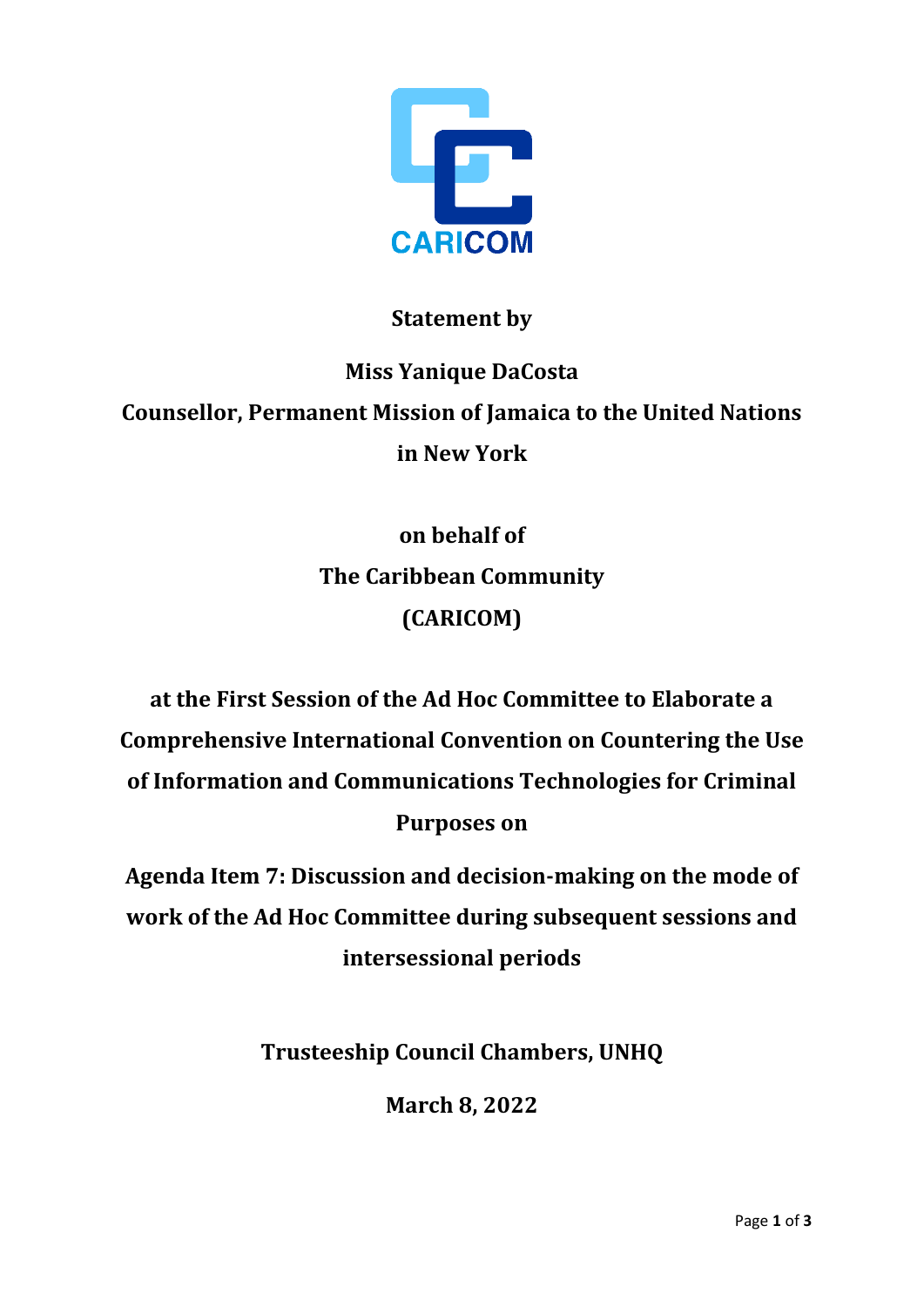## **Madame Chair,**

I have the privilege of speaking on behalf of the fourteen (14) member states of the Caribbean Community (CARICOM).

CARICOM has observed the views expressed by many members, both during the informal consultations and this First Session of the Ad Hoc Committee, in respect of the proposed roadmap and mode of work which proffer a chapter-by-chapter approach to negotiating the Convention.

While this approach is not our preference, CARICOM recognises that the provision of concrete drafting suggestions by member states for compilation by the Secretariat, whether per cluster of chapters or for the entire text, is an effort to promote inclusivity which is an essential part of this process.

CARICOM will therefore continue to employ a constructive approach to these negotiations by actively proposing draft provisions for inclusion in the Convention, and in accordance with the roadmap.

As a compromise, **Madame Chair**, CARICOM proposes a change in the order of chapters for negotiation during the Second Session in Vienna.

In this regard, we note that the Committee will have its first reading of the preamble and general provisions, provisions on criminalization, and provisions on procedural measures and law enforcement, respectively.